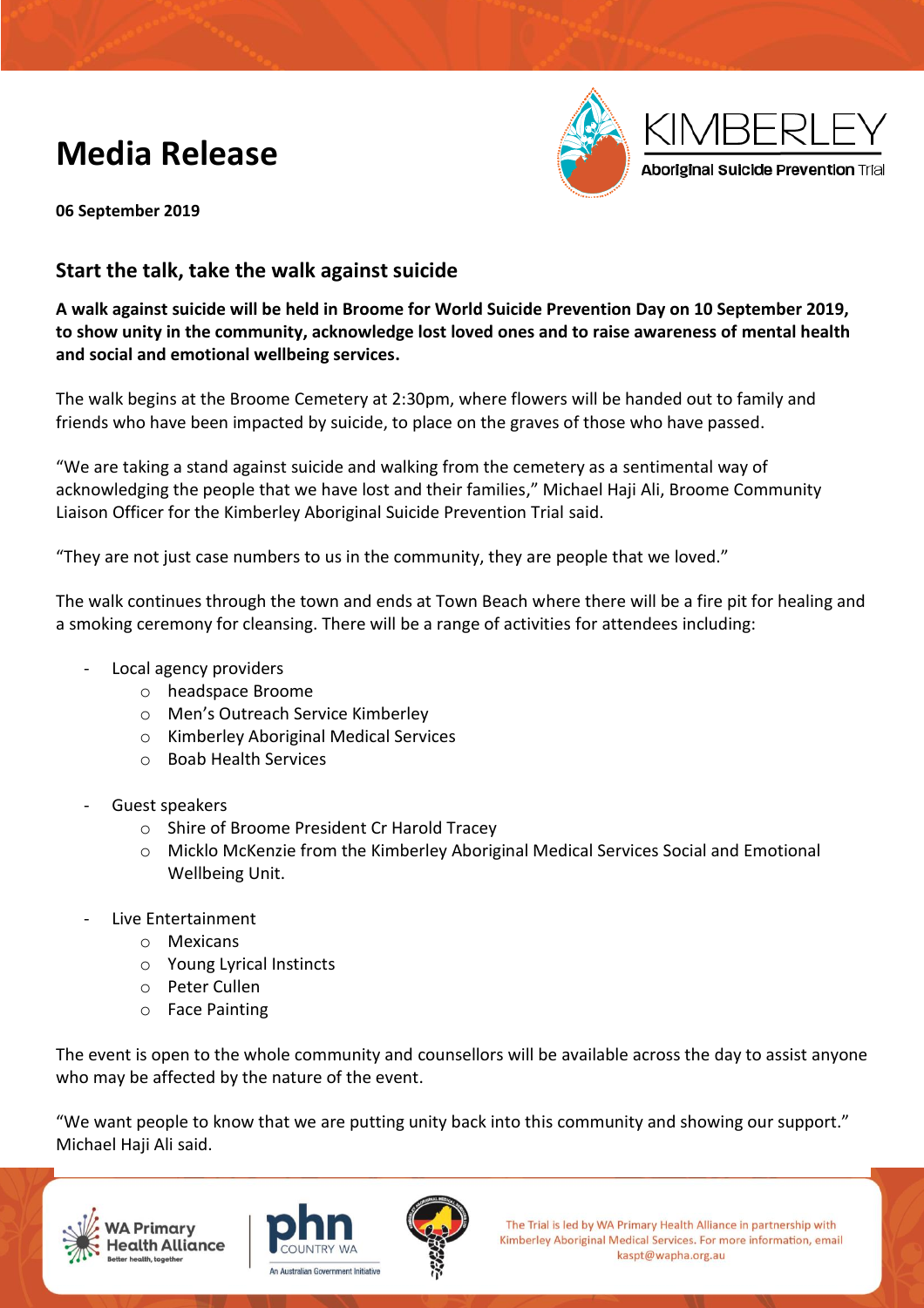This event is an initiative by the Wirriya Liyan Broome Suicide Prevention Project as part of the Kimberley Suicide Prevention Trial, for World Suicide Prevention Day.

Every year, suicide is among the top 20 leading causes of death globally for people of all ages. [World](https://www.suicidepreventionaust.org/world-suicide-prevention-day-2019/)  [Suicide Prevention Day](https://www.suicidepreventionaust.org/world-suicide-prevention-day-2019/) is an opportunity to shine a light on the universal challenge of suicide prevention by raising awareness and encouraging conversation.

#### **Helplines**

If you find yourself in an emergency, or at immediate risk of harm to yourself or others, please contact emergency services on 000. Other 24-hour services include: Lifeline on 13 11 14 and Suicide Call Back Service on 1300 659 467.

ENDS

#### **Media Contact**

Taylor Bartels, Communications Officer, WA Primary Health Alliance Tel: 0400 687 208 Email: **[taylor.bartels@wapha.org.au](mailto:taylor.bartels@wapha.org.au)**

#### **About the Kimberley Aboriginal Suicide Prevention Trial**

The Kimberley Aboriginal Suicide Prevention Trial is helping to develop a model of suicide prevention that meets the unique and culturally sensitive needs of the region's Aboriginal communities. The Trial aims to identify the best approaches to doing this, which will inform a wider national approach.

The Australian Government chose the Kimberley as one of 12 national Suicide Prevention Trial Sites. This is due to the tragic over-representation of suicide in Aboriginal communities such as the Kimberley, where the age-adjusted rate of suicide is more than six times the national average.

The Trial is guided by the recommendations of the Aboriginal and Torres Strait Islander Suicide Prevention Evaluation Project (ATSISPEP) and covers the entire Kimberley region, with the following nine areas chosen to develop community-led responses: Broome, Bidyadanga, Dampier Peninsula, Derby, Fitzroy Crossing, Halls Creek, Kununurra, Wyndham and Balgo.

A strong cultural framework underpins all its activities. Community decision making on suicide prevention strategies in local communities is a priority. The Trial is community driven through representation on the Working Group which is co-chaired by the Minister for Indigenous Australians Ken Wyatt and Kimberley Aboriginal Medical Services (KAMS) Deputy CEO, Rob McPhee. It is led by WA Primary Health Alliance, Country WA PHN, in partnership with KAMS, who are coordinating on-the-ground activities.

The four-year Trial comprises a planning and implementation phase and its findings and outcomes will be evaluated by the Australian Government, as part of a national evaluation.